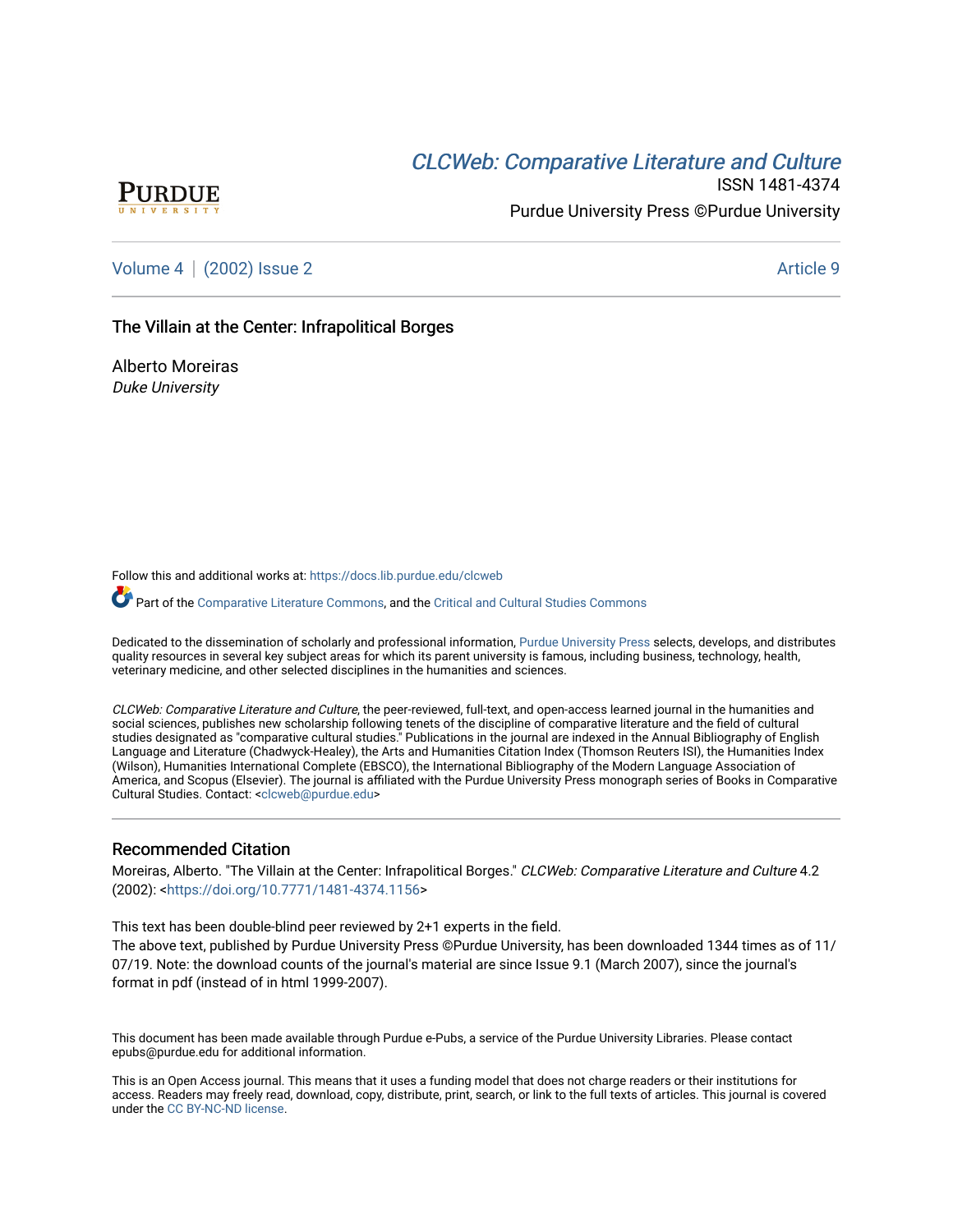# PURDUE

UNIVERSITY PRESS <http://www.thepress.purdue.edu>



## CLCWeb: Comparative Literature and Culture

ISSN 1481-4374 <http://docs.lib.purdue.edu/clcweb> Purdue University Press ©Purdue University

CLCWeb: Comparative Literature and Culture, the peer-reviewed, full-text, and open-access learned journal in the humanities and social sciences, publishes new scholarship following tenets of the discipline of comparative literature and the field of cultural studies designated as "comparative cultural studies." In addition to the publication of articles, the journal publishes review articles of scholarly books and publishes research material in its Library Series. Publications in the journal are indexed in the Annual Bibliography of English Language and Literature (Chadwyck-Healey), the Arts and Humanities Citation Index (Thomson Reuters ISI), the Humanities Index (Wilson), Humanities International Complete (EBSCO), the International Bibliography of the Modern Langua-ge Association of America, and Scopus (Elsevier). The journal is affiliated with the Purdue University Press monog-raph series of Books in Comparative Cultural Studies. Contact: <clcweb@purdue.edu>

### CLCWeb Volume 4 Issue 2 (June 2002) Article 9 Alberto Moreiras, "The Villain at the Center: Infrapolitical Borges" <http://docs.lib.purdue.edu/clcweb/vol4/iss2/9>

Contents of CLCWeb: Comparative Literature and Culture 4.2 (2002) Thematic Issue Comparative Cultural Studies and Latin America Edited by Sophia A. McClennen and Earl E. Fitz <<http://docs.lib.purdue.edu/clcweb/vol4/iss2/>>

Abstract: In "The Villain at the Center: Infrapolitical Borges," Alberto Moreiras revisits the Argentinian ideology of "emancipation of the fatherland" on the basis of a re-reading of Jorge Luis Borges's short-story "The Theme of the Traitor and the Hero." Moreiras begins by referring to Paul de Man's comment that Borges's essays were like PMLA essays. Moreiras suggests that, concerning essays, the more deceptive the more honest and less devious they are; and, therefore, the less devious the more devious. He then considers this notion as he surveys recent work on "The Theme of the Traitor and the Hero" by Josefina Ludmer, Enrique Pezzoni, and Raúl Antelo. Moreiras proposes an alternative political reading of Borges as a writer of the infrapolitical, that is, a writer of poetic finitude against ideology where a reading of "Theme of the Traitor and the Hero" shows us the excess of the popular, a movement towards historical truth that coincides with the movement of the poetic drive towards its furthest limit, towards the truth of the social in its overwhelming immanence. Thus, Borges's literature, in its apathetic practice, is an infrapolitical literature against the biopolitical rapture of politics.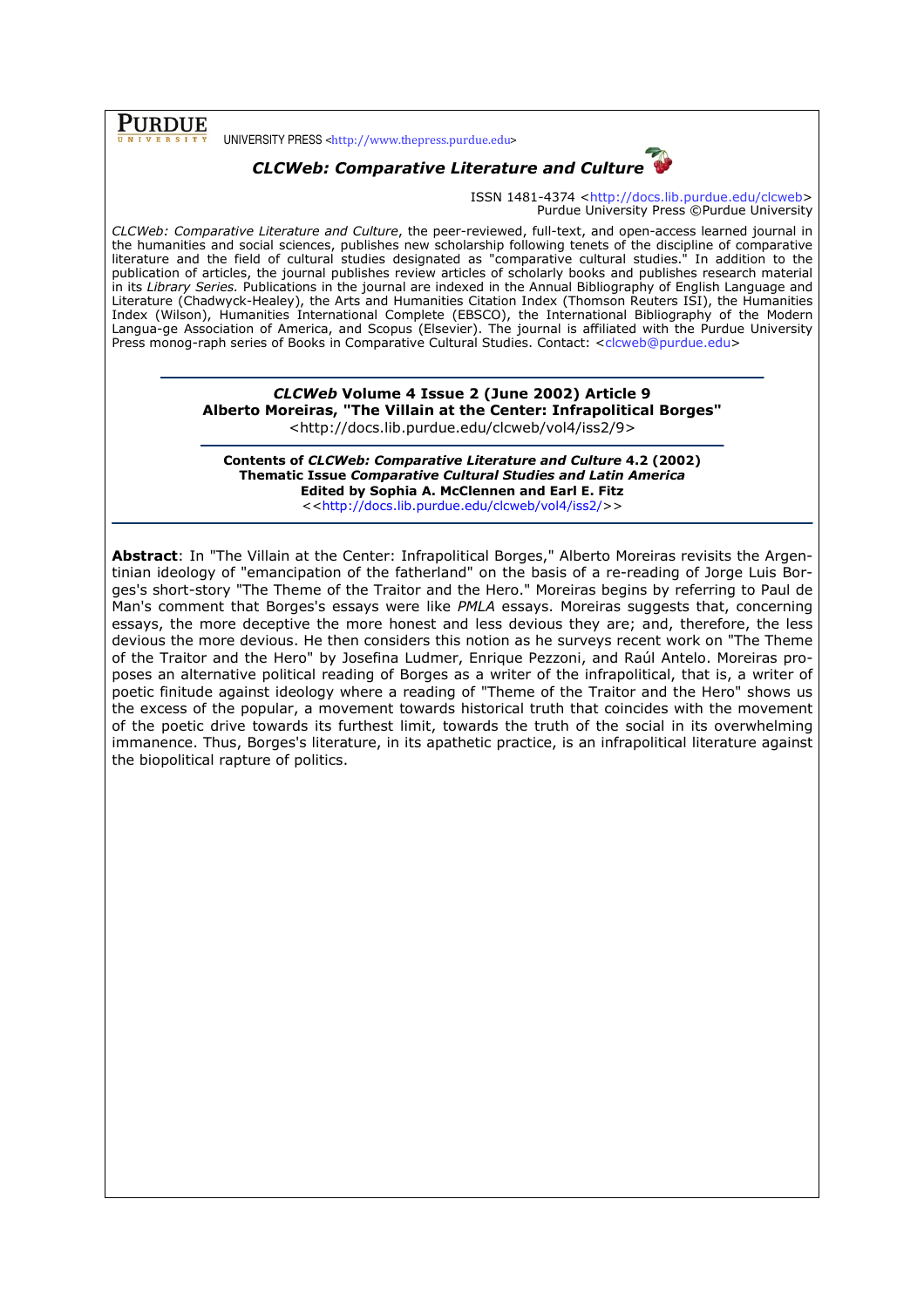## Alberto MOREIRAS

## The Villain at the Center: Infrapolitical Borges

"Life is but a walking shadow; a poor player that struts and frets his hour upon the stage, and then is heard no more" (Macbeth act V, scene 5).

Paul de Man said that Borges's essays were just like PMLA essays, except that they were "a great deal more succinct and devious" (124). As proof of succinctness and deviousness de Man quoted the comment Borges made on Enno Littmann's German translation of Arabian Nights: "Incapable, like George Washington, of telling a lie, his work reveals nothing but German candor [probidad]" (qtd. in de Man 124). A literal and honest translation ends up yielding a literal and unimaginative world. Borges would have liked to learn of his extreme like-mindedness in these matters with Sherlock Holmes, for whom "there is nothing more deceptive than an obvious fact" (Conan Doyle 72). The somewhat alarming conclusion this juxtaposition permits is that PMLA essays, or their cousins, are the more deceptive the more honest and less devious they are; and, therefore, the less devious the more devious. Let us take PMLA-style essays on Borges: the critical effort of the last fifty years and more would depend one devious or deceptive way or another on "the ordering presence of a villain at the center" (de Man 124). But villains, when their villainy becomes explicit, end up revealing their fundamental candor. Is it not notorious candor to say "for Borges the literary exercise was a revealer of our possibilities. His literature speaks to us of what we are and cannot be, of failure, tragedies, uselessness. A literature that unconceals fragility, loss, fatigue" (Scarfó 83; my translation)? Or to say: "Borges defines the centrality of memory in the search for the crystal of memory and of his uncertain meaning, his dubious refractions" (Pimentel 164; my translation)? Nothing is more deceptive than the obvious. Thus, nothing more treacherous.

 "The Theme of the Traitor and the Hero" comes to be written when "the date of the first centenary ... was approaching" (Borges 143). It is true that the narrator means Fergus Kilpatrick's death, not Borges's birth, but the association is hardly avoidable today. The story narrates Ryan's story, who tells Kilpatrick's story and imagines or reveals in it a rare mimetic conspiracy: Kilpatrick signs a traitor's death sentence. His comrade James Alexander Nolan suggests "a way to turn the traitor's execution into an instrument for the emancipation of the country [patria; this is a bad mistranslation in this context] (145). "Thus the teeming drama played itself out in time, until that August 6, 1824, in a box ... draped with funereal curtains, when a yearned-for bullet pierced the traitor-hero's breast. Between two spurts of sudden blood, Kilpatrick could hardly pronounce the few words given him to speak" (145-46). The identity of the traitor and the hero becomes undecidable, but Ryan must decide. "After long and stubborn deliberation, he decided to silence the discovery. He published a book dedicated to the hero's glory" (146). The villain is at the center of this story by Borges, but he is also at the margins, since Ryan becomes a villain through his probity (and upright in his villainy). Ryan learns the truth and persists in falsity, in the name of a higher truth. Or conversely: Ryan learns a falsehood and persists in the truth. Nothing more deceptive. But Ryan is placed at the site of the critic, at the site of the PMLA contributor or of his Argentine cognate. Near the date of the first centenary, how can we avoid a meditation on the enigmatic relation between Borges and criticism that is prefigured in "Theme" as a step into, or a passage towards, undecidability? To advance into undecidability is however always a decision. And every decision is a cut into truth.

Paul de Man's essay was published in 1964, at the very beginning of the internationalization of Borges's writing. It is important to remember the central aspects of de Man's exegesis, also to the extent to which it has rarely been surpassed: "the artist has to wear the mask of the villain in order to create a style" (124); "whatever Borges' existential anxieties may be ... they are the consistent expansion of a purely poetic consciousness to its furthest limits" (124); "the world [of his short stories] is the representation, not of an actual experience, but of an intellectual proposition" (125); "poetic intervention begins in duplicity, but it does not stop there. For the writer's particular duplicity ... stems from the fact that he presents the invented form as if it possessed the attributes of reality, thus allowing it to be mimetically reproduced, in its turn, in another mirror image that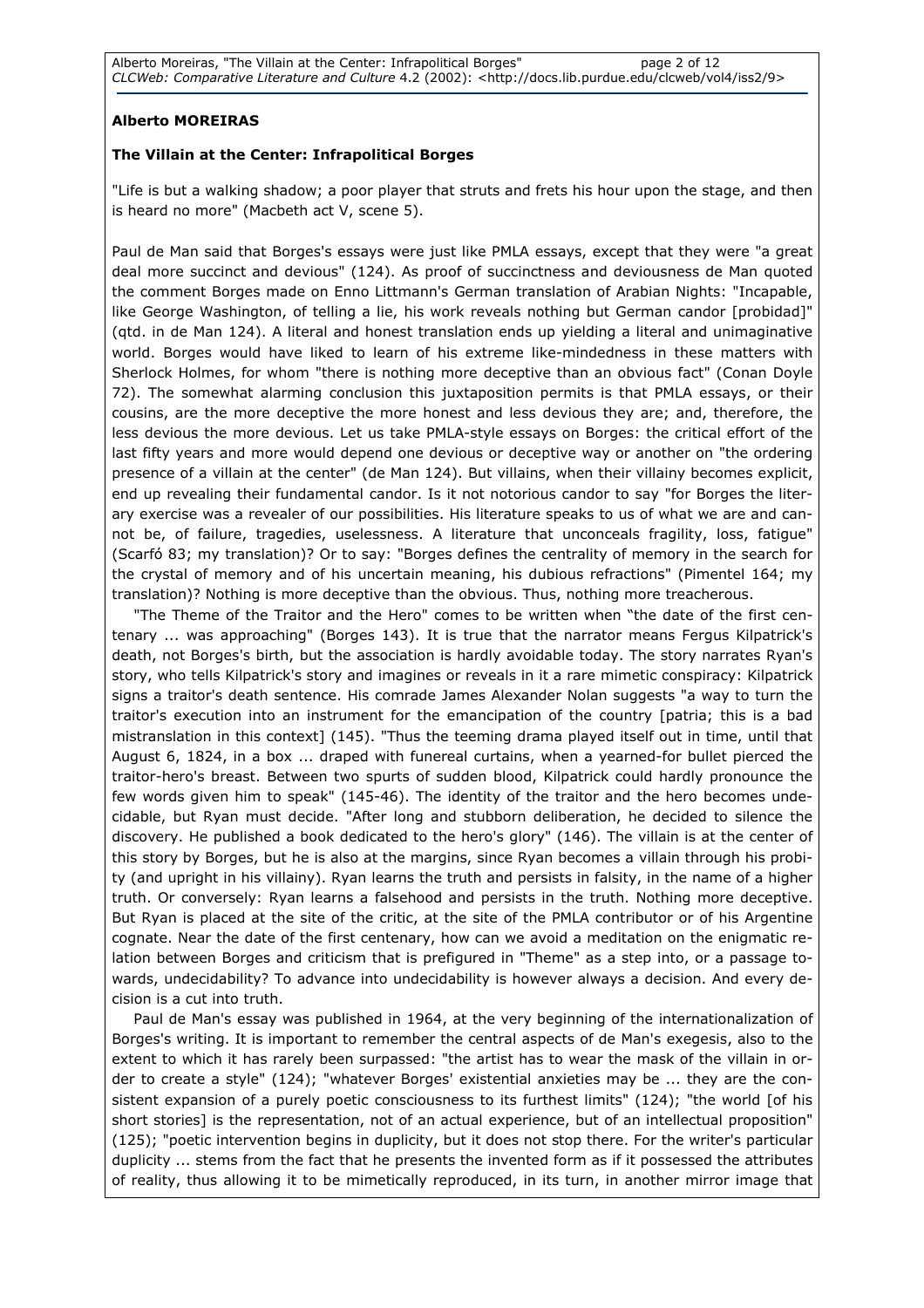Alberto Moreiras, "The Villain at the Center: Infrapolitical Borges" page 3 of 12 CLCWeb: Comparative Literature and Culture 4.2 (2002): <http://docs.lib.purdue.edu/clcweb/vol4/iss2/9>

takes the preceding pseudoreality for its starting point" (126); "by carrying this process to its limits, the poet can achieve ultimate success -- an ordered picture of reality that contains the totality of all things, subtly transformed and enriched by the imaginative process that engendered them" (127); "all these points or domains of total vision symbolize the entirely successful and deceiving outcome of the poet's irrepressible urge for order" (127); "the success of these poetic worlds is expressed by their all-inclusive and ordered wholeness. Their deceitful nature is harder to define, but essential to an understanding of Borges" (127); "our 'real' universe is like space: stable but chaotic. If, by an act of the mind comparable to Borges' will to style, we order this chaos, we may well succeed in achieving an order of sorts, but we dissolve the binding, spatial substance that held our chaotic universe together" (128); "style in Borges becomes the ordering but dissolving act that transforms the unity of experience into the enumeration of its discontinuous parts" (128); "hence ... his definition of his own style as baroque, the style that deliberately exhausts (or tries to exhaust) all its possibilities" (128); "the poetic impulse in all its perverse duplicity belongs to man alone, marks him as essentially human. But God appears on the scene as the power of reality itself, in the form of a death that demonstrates the failure of poetry ... God is on the side of chaotic reality and style is powerless to conquer him. His appearance is like the hideous face of Hakim when he loses the shining mask he has been wearing and reveals a face worn away by leprosy. The proliferation of mirrors is all the more terrifying because each new image brings us a step closer to this face" (128-29); "although the last reflection may be the face of God himself, with his appearance the life of poetry comes to an end. The situation is very similar to that of Kierkegaard's aesthetic man, with the difference that Borges refuses to give up his poetic predicament for a leap into faith" (129).

With devious and duplicitous candor I take de Man's ordered vision of Borgesian reality as my point of departure. I oppose to it a contrary vision, which I admit can only be subjected, at least initially, to the treacherous mimesis of that which it denies: Enrique Pezzoni's, as it is given to us in some of the lectures recently transcribed by Annick Louis. And to the latter I will oppose a wicked, if succinct, essay by Raúl Antelo, "La zoología imaginaria como deslectura de las radiografías y los retratos de la nación en crisis." If at the end of this process we end up looking at Hakim the Dyer's face we will know it is not God's, but only Hakim the Dyer's -- although nothing can be more deceptive than the obvious fact. Between the lines, to be completely honest and hide nothing, we may also fleetingly glimpse the image of another villain at my center, the later Heidegger.

Perhaps in despair at similar, if more abundant, verbosity Josefina Ludmer writes: "From where could one read Borges in order to leave him? From what reading position? I confess this is my recurring question since I arrived at Buenos Aires, in May, and I found the Centenary" (289; for this and all quotes from Ludmer all my translation). I suspect Ludmer carefully dissembles some of her tedium in order to not reveal the fundamental impatience she feels about the fact that Borges's centenary came and went, and with it sixty years of academic criticism on Borges, and we are still in Borges's presence like poor Borges himself was when he would come to visit at the house that sheltered the Aleph, and with it Beatriz Viterbo's atrocious revelation, and the world's: perplexed, jealous, bored, and with a Santafé alfajor hanging from a ribbon.

The proofs of our critical candor are innumerable, and we only have to check, say, the MLA Bibliography and other repertories for their precise enumeration. With few exceptions, like de Man's (and, partially, Ludmer's and, I will suggest, Antelo's), our relation to Borges mimetizes Carlos Argentino Daneri's relation to the universe: literal, if somewhat imaginative. We are lacking, grievously after so many years, a theoretical articulation of Borges's poetics; fundamentally, we are lacking a conceptual procedure that will allow us finally to move beyond the weariness that endlessly repeated clichés and truisms can only inspire. "These magical texts where a thousand luminous moments crackle" (Saer 31; my translation) (talking about the king of Rome) seem to have brought along little more than blindness, camouflaged in empty chatter about mirrors, memories, traditions, loss, and labyrinths. There is an aesthetic reading of Borges, perhaps the dominant one, that is precisely anti-aesthetic because it is only aesthetic pretension: in relation to Borges, we have never touched the aesthetic. Not having reached the aesthetic, not having conceived the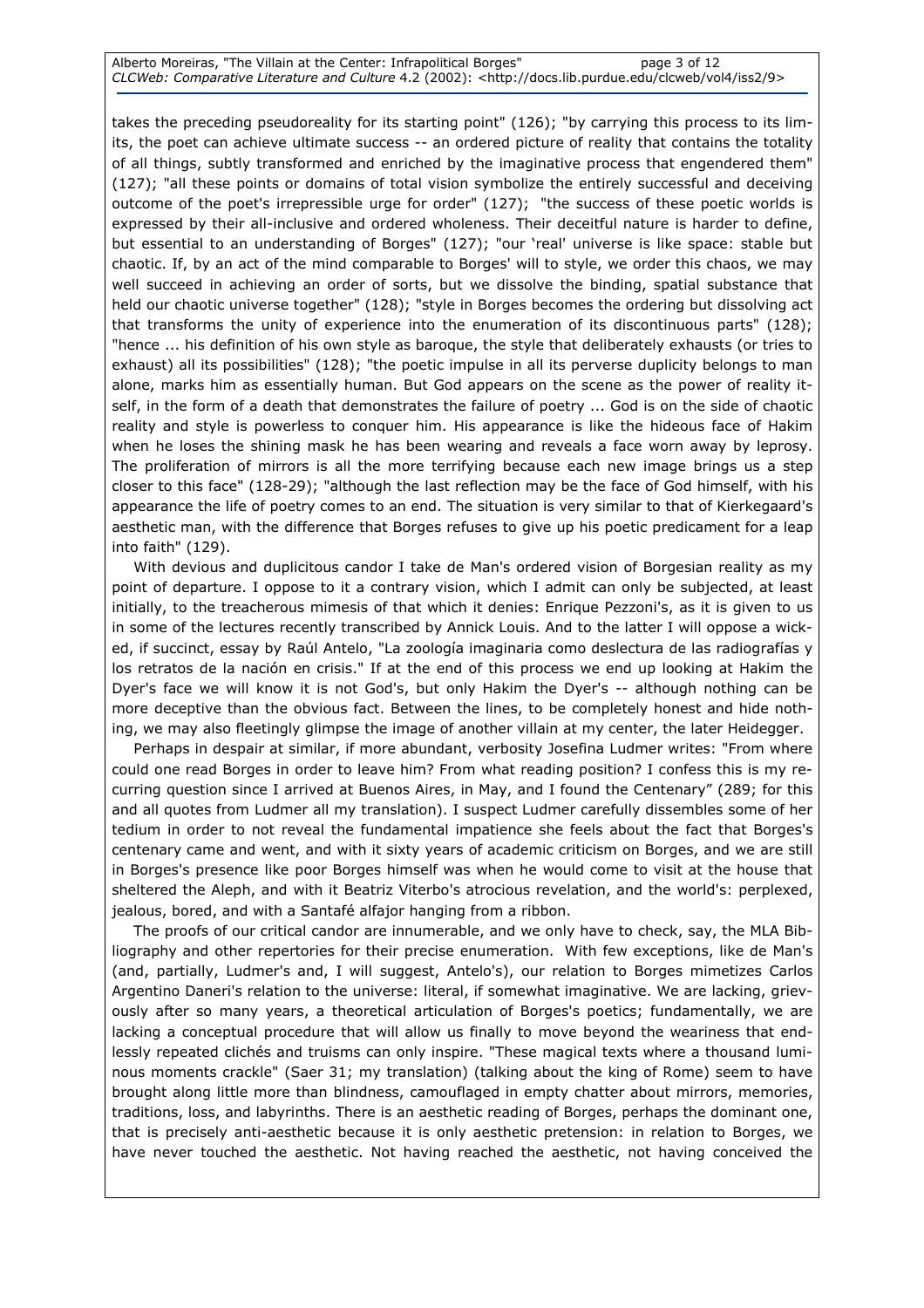possibility of conceptual labor, how can we think of exiting from Borges? Before leaving one must at least have arrived.

Enrique Pezzoni was a greatly reputed master of Borgesian literature, and a mentor for many. Those of us who only knew of him by fame would perhaps have expected a higher illumination than the one provided by the book that has been carefully edited by Louis, and that contains a number of class lectures given by Pezzoni at the University of Buenos Aires. I will focus on the class notes where Pezzoni concerns himself with "Theme." As I will show, Pezzoni hands us a snub, purely nihilistic, falsely subversive, metaphysical, and trivial Borges (with all my respects to the master I did not meet, but others met).

The distance between Ryan before his discovery and Ryan who makes the decision to write a panegyric is similar to the infinite distance between Miguel de Cervantes and Pierre Menard -- it does not matter that, in the case of both successors, the text to be written would have been identical to the precursor's text. The deciding Ryan is not in symmetry with the initial Ryan, since the deciding Ryan is as fallen into the "theme of the traitor and the hero" as his protagonist. But the deciding Ryan repeats the critical position that Ludmer recommends on the basis of a brief commentary on Pezzoni. Here is Ludmer: "Enrique Pezzoni writes in Sur in 1952 that after the first critical reviews and praise there occurs a fundamental revision of the opinion on Borges: 'what started to be discovered in him was his position regarding reality and culture, the latter conceived as a new reality at the same level as the former, and just as vast, as urgent.' I will retake this ... because I believe it is crucial for us today, or at least for me: culture and reality, two realities with the same weight. I believe that without this premise I would be unable to read Borges" (Ludmer 292).

Two realities with the same weight: culture and reality. Between them, in some enigmatic manner, we must imagine literature: neither simply culture nor simply reality, but something else, perhaps the otherness that marks the possibility of that absolute separation or initial difference between culture and reality, but an otherness that becomes one only as it conquers, impossibly, absolute autonomy: "[Borges] defined in Argentina a purely literary, modern literature, independent from other spheres, without spheres above it. He turned literature independent, or rather; he completed the process of autonomization that was open in 1880 with the establishment of the national State and the independence from the political sphere [sic]. He reduced everything to literature and wrote that philosophy was a branch of fantastic literature" (Ludmer 292-93). Borges reduces everything to literature precisely through the same movement that allows him to create two radically heterogeneous orders of the real: reality, culture. In other words, upon discerning or absolutely deciding between reality and culture through his particular invention of literature, Borges paradoxically posits literature as an apparatus for the reduction of all difference between reality and culture. Such a trip is a parallel to the apotheosis of the modern State, which is constituted by the very autonomization of the political, and hence by the reduction of everything to the political (except, in a strong sense, the State itself): but with and through this reduction the State, like literature, also simultaneously, and aporetically, establishes an essential if enigmatic difference between the order of reality and the order of culture. "That is the fiction of the time of literature's autonomy and Borges' fiction, which is a machine that generates enigmas, that turns around the verbal decomposition of the legitimate truth and of perpetual ambivalence, of the undecipherable text, of the form itself of the secret in literature" (Ludmer 293-94).

What is this secret that Borges's fiction conceals and that the responsible critic, sincere and devious, must also conceal, like Ryan, into the perpetual ambivalence traitor/hero? This is Ludmer's second comment on Pezzoni: "Borges may appear as a revolutionary writer in Argentina from the 1960s to the 1980s because textual ideology (the textual subject) can be opposite to the explicit ideology of the writer. And thus he appears, nihilistic and anarchistic, in Enrique Pezzoni's classes in the 1980s ... Pezzoni reads Borges's procedure of the technical invention of series that deny each other successively, even as they absorb all kinds of other discourses. And he finds a textual subject that surpasses the division between pure literature and social literature" (294). For Ludmer's textual economy, as I understand it, such a conception is precisely what must be abandoned. Pezzoni's "textual subject" -- a subject that surpasses the distinction between pure litera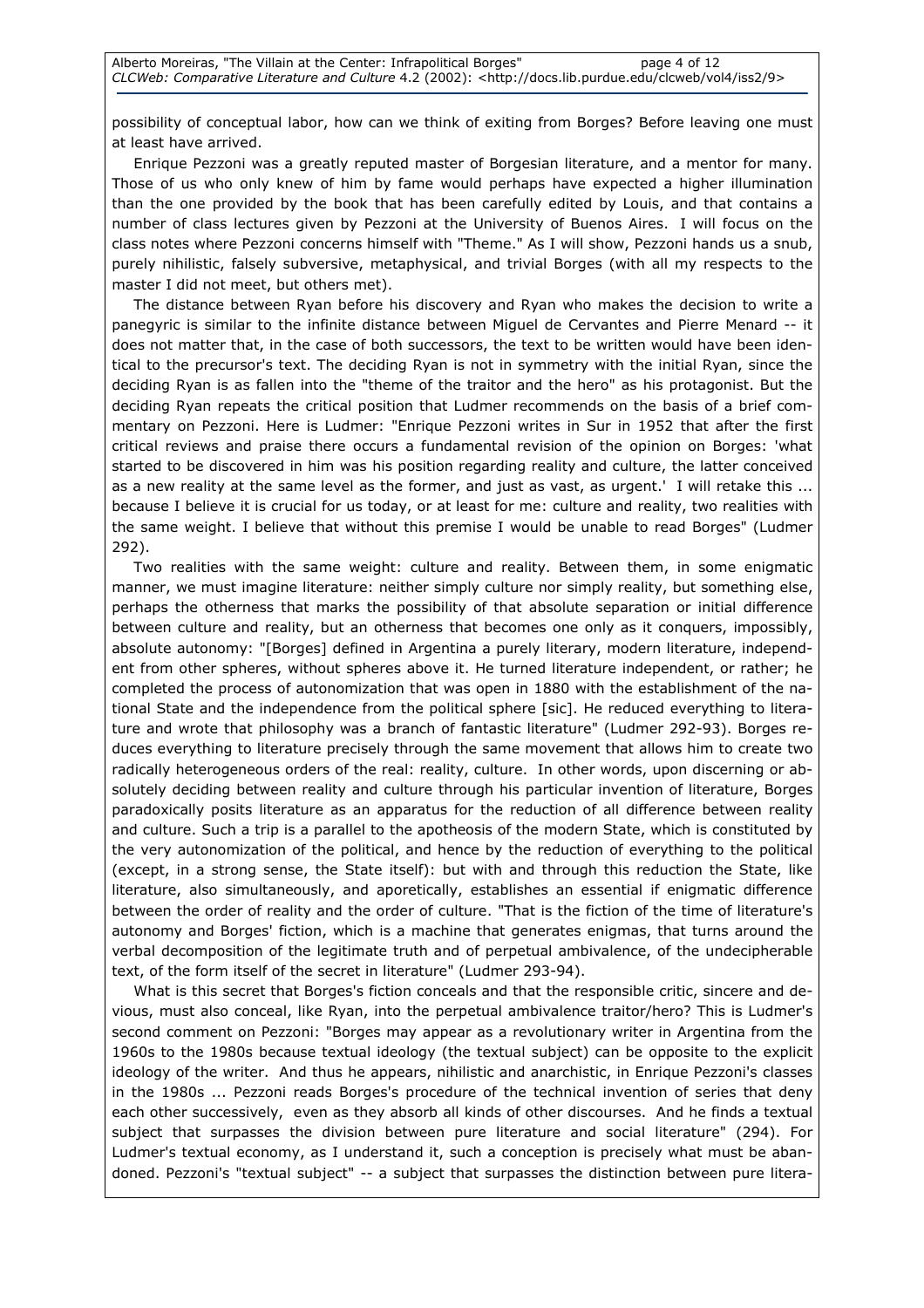ture and social literature, or the division between reality and culture -- is a confused subject: in the first place because his supposed nihilism and anarchism absolutely coincide with the position of the State as subject, as State-Subject. The textual subject that becomes autonomous in literature is in the same place as the state subject that becomes autonomous through the political, and both of them make a system, as Ludmer herself suggests when she says that Borges carries to "a fusion and a critical point" the history of the Argentine national-popular state after 1880 and the "history of literary autonomy (and with it the history of the idea of author, of work, of selfreference, and of fiction)" (292). Hence to abandon the state-national Borges is also to abandon the monumentalized and literary-autonomous Borges, and vice versa: "Because, for me, to leave Borges, to take the name and the authority away from Borges does not mean not to name him, but rather to dissolve the organic unity of his work, to take away its stability and its monumentality. It would be to dissolve an autonomized organic unity and also to break the unity of his texts in order to build with his literature, with some fragments from his literature, another field that would no longer be a field ruled over by his name" (297).

It would appear that Ludmer is getting ready to mimetize the other Ryan, the Ryan of the alternative decision to deconstruct Fergus Kilpatrick against the foretold chronicle of the "emancipation of the fatherland." Borges, like life itself in Shakespeare's Macbeth (one of the recurring texts in the mimetic conspiracy Nolan orchestrates), would have come to be, in the future anterior of a new emancipation, the very possibility of an emancipation from Borges himself, now understood, somewhat resentfully, as "a walking shadow; a poor player that struts and frets his hour upon the stage, and then is heard no more." But such post-state or counter-imperial revelation remains merely imminent and never comes to fruition in Ludmer's text. Ludmer withdraws, against the real, towards the cultural, and proposes a field that is still a field ruled over by Borges's name, which is now the name of a suspect hero, a fallen hero who therefore needs the stage and the representation that Ryan, as a new Nolan, puts forth, or Pezzoni as a new Ryan, or Ludmer herself, since her critique of Pezzoni never radicalizes its own principle and thus never reaches its truth -- or perhaps it does reach its truth, but in too succinct and devious a manner, and thus a manner that remains undecided regarding a necessary betrayal. Ludmer concludes: "I would retain a Borgesian reading position regarding the use and critique of Borges. And I would transform Borges into a tradition. This irreverent tradition regarding Borges would be a critical tradition regarding national traditions and histories. Upon reading Borges as tradition, I would leave Borges from within, given his critical position regarding cultural traditions, which would make of this position a national tradition" (299). Ludmer ends, against her own argumentation, by restoring the trap of a national Borges that Pezzoni's conception of the textual subject as a mediator between the heterogeneous series of reality and culture opens: in Ludmer the nation reemerges as the mediator between those two equal weights. But, after all, reality and culture do not have the same weight, just like a traitor and a hero do not weigh the same, and they are not the same thing. To posit their balance, which is what de Man or Borges never do, is a surreptitious wager on the superiority of culture, which will always have revealed its cards as a communitarian wager for cultural communion, in this and in so many other cases national communion, against the counter-communitarian rights that destabilize the real, and follow a different fidelity.

Not so unexpectedly for a reader of Borges (or for deconstruction, itself an inheritor of Sophocles the detective-story writer), we can find in some words of Sherlock Holmes the secret of the dissymmetry between reality and culture that Borgesian criticism seems to have taken upon itself to keep and never to reveal. Says Holmes of the "ideal reasoner": "[he] would, when he has once been shown a single fact in all its bearings, deduce from it not only all the chain of events which led up to it but also all the results which would follow from it. As Cuvier could correctly describe a whole animal by the contemplation of a single bone, so the observer who has thoroughly understood one link in a series of incidents, should be able accurately to state all the other ones, both before and after. We have not yet grasped the results which the reason alone can attain to. Problems may be solved in the study which have baffled all those who have sought a solution by the aid of their senses. To carry the art, however, to its highest pitch, it is necessary that the reasoner should be able to utilize all the facts which have come to his knowledge, and this in itself implies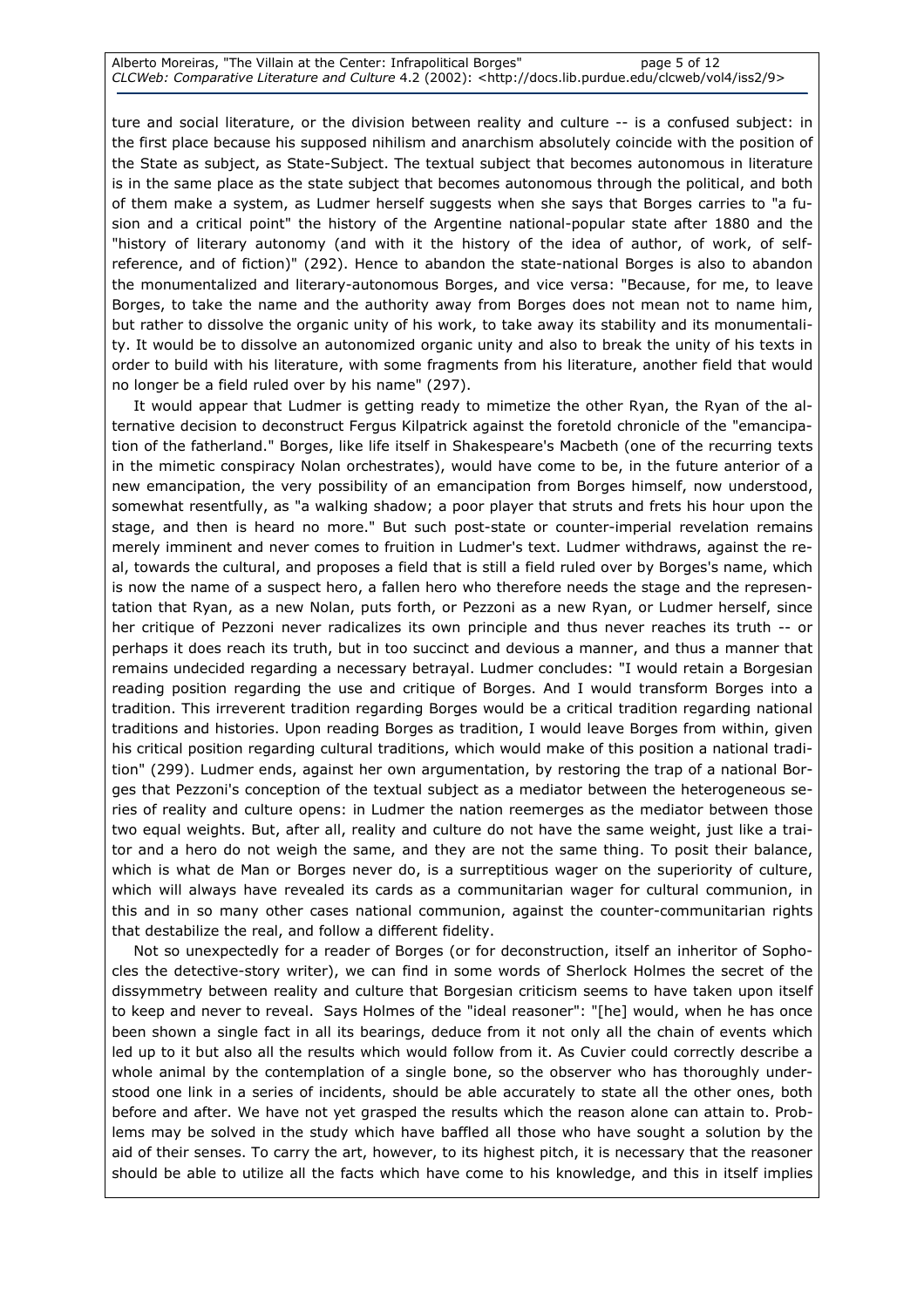... a possession of all knowledge, which, even in these days of free education and encyclopedias, is a somewhat rare accomplishment" (Conan Doyle 105).

Given infinite knowledge, map and territory, reality and culture would infinitely coincide. It is the failure of knowledge, not the failure of reality, what unleashes the need for a figural or poetic consciousness, whose character in Borges is classically mimetic, but becomes baroque through its impossibility of stasis. Borges's poetic consciousness, as de Man notes, seeks to carry its expression to the limit, to exhaust its possibilities (which are then never exhausted). Borges's will to style is baroque tension inasmuch as it thematizes the fissure between reality and culture, territory and map. Far from positing a substitutive or compensatory possibility for the poetic artifact, far from thinking that the poetic series can bring the mimesis of the real to a point of closure (this is precisely what is most remote from Borges, what Borges never does, although his critics will not cease to betray him by attributing nothing else to him), Borges shows over and over again how the possibility of total vision is simply an illusion, an ideologeme that displaces and defers the real, the impact of the real, or the real as impact. De Man's ordering of chaos or Holmes's total knowledge are symptomatic formations and mere inversions of the Borgesian impossibility of closure for the real. Such an impossibility is the very name of the possibility of poetry -- the very mode in which the poetic abandons truth as representation and enters an alternative theory of truth. In Borgesian aletheology the deceptive is the mark of a truth deeper than the obvious: hence the need for "the ordering presence of a villain at the center." In a context where truth as representation is revealed as a deceptive version of truth, deceitful representation -- representation as deceit -- points to a higher truth, a truth beyond representation. Every ordering act is a dissolving act. Only the villain can dissolve and (dis)order without threatening the substance of the mystery, since the villain understands the mystery from his finitude, and does not aspire to infinite knowledge. With the villain, with the traitor, the goal of the poetic as finite is announced: poetry is finitude, and infinitude is pure cultural farce, pure (cultural) pretension of equivalence with the real. If there is a god in Borges it is the god of finitude, on the side of the real, and thus of the poetic, against every form of culture (including, most certainly, national culture).

Pezzoni's theory yields a nihilistic Borges because Pezzoni's Borges is a culturalist, so he is, nihilistically, against the real, which is (supposed to be) just another name for nothingness. The obvious inconsistency of this position does not keep Pezzoni from embracing it. In order to show this I will limit myself to Pezzoni's reading of "The Theme of the Traitor and the Hero" in the first part of Enrique Pezzoni, lector de Borges. Louis calls that first part "El sujeto Borges o la exhibición desaforada." It contains notes from classes 13 to 17, held between May and June 1988. Pezzoni's point of departure is summed up in the last class: "'Theme of the Traitor and the Hero' could be a kind of epitome of all Borgesian narrativity; and the game of the treason of opposites permanently under-lays Borgesian literature" (118). From this perspective, what Pezzoni determines in his lectures is good as a general statement on Borges's poetics, and should not be restricted to commentary on a single short story: the particular stands for the universal. First I transcribe some passages that I will then intersperse with paraphrasis.

"['Theme'] questions the mechanisms commonly used to convey a real or fictitious fact, and how those procedures decisively and ideologically influence the vision of the conveyed real or fictitious fact" (30; my translation for this and subsequent quotes); "the Borges textual subject ... is ... a subject essentially subversive of institutionalized forms" (31); "a counterposition of two practices: the allegedly submissive practice of the documenter and the radically active, discursive practice of the one who proposes, invents documents -- the core of ['Theme']" (37); "against the world, the best possibility is to propose alternative forms of ordering and schematizing the world" (40); "one could compose different biographies of a character, or a man, reordering the series of events in such a way that the re-reading of such a multiplicity of biographies would eventually show that all of them are the biography of the same subject" (41). Pezzoni imagines the existence of an "institutionalized form" that is a correlate of that which the "práctica sumisa del documentador" seeks. "Submissive practice" and "institutionalized form" sustain each other and constitute each other. Against that "submissive practice" he then imagines an alternative practice, "essentially subversive," another form of ordering of the world, but, curiously, an ordering whose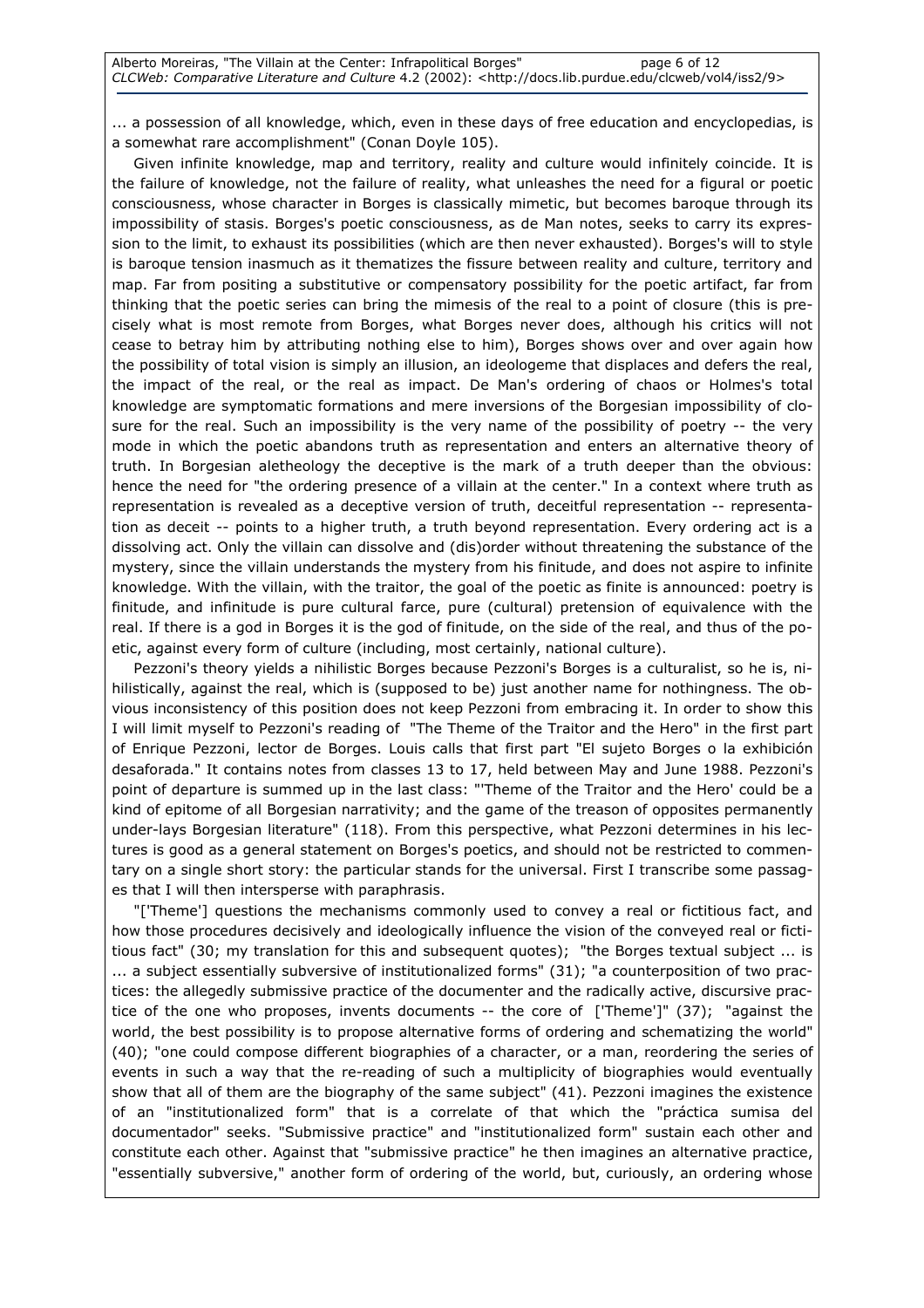referent is still "the same subject." We have a subject, and two different "procedures" "against the world." The subject makes an ideological choice between them. Borges would seem to opt, in every case, for the subversive practice, revealing in the process not only that whatever is institutionalized is ideology, but also that any subversive practice is also itself ideological.

"The Borgesian series, the series Borges makes up in his stories, like St. Thomas' series, also may never have existed. The difference is that, for St. Thomas, there is a first, non-contingent cause in the universe: God. The universe may never have existed, but it does. And its existence is explained through that non-contingent, non-aleatory, non-chance cause that is the divine. The Borgesian series is a series where somebody takes on the role of an absolutely contingent divinity -- an aleatory and contingent divinity -- invents an absolutely contingent divinity that initiates a series that, in effect, can never exist and that is absolutely contingent [sic]" (44); "Borges's ordering principle is absolutely contingent. So Borges's text and the series of events it presents is always unjustified ... The text always constitutes its own causality ... The text justifies with its proposed orderings the ordering itself. The world is like it is because the text suggests it is" (46- 47); "they are ideological texts that conceive ideology not as content but as special forms, dynamiting forms, subversive forms, etc. In this sense, Borges is a kind of strange presence" (48); "[Borges's] idea of the non-definitive text [is] an idea about the constant production of sense. Sense as production and not as search of something previous, reified, that already exists" (49). Contingency is then apparently subversive, but subversive of what? It can only be subversive of necessity, which somehow begs the principle. Borges is then a conventional atheist, that is to say, he is an atheist regarding the Western ontotheological convention according to which God is nothing but first unfounded cause and principle of sufficient reason. From that atheist or allegedly antimetaphysical, anti-ontotheological position Borges derives a simple parodic procedure: the text is placed in the ontotheological site, as a substitute for divinity. But since the text is written by Borges, Borges knows very well that there is no necessity, only contingency in his textual procedures. So Borges emerges as a villain god or false god, a demon or "extraña presencia" that subverts the ontotheological version of becoming, based upon the presupposition of a world-dominating, extratextual principle of sufficient reason. But how, precisely, does he subvert it? Whimsically, through the arbitrary, unjustified positing of ordering principles that yield disorder. For Pezzoni, this would allow us to understand that every act of creation is a proposal of meaning, and that there is no meaning except for the whimsical meaning given by any arbitrary form of ordering. I, Borges, upon assuming the creation of sense that had been supposedly a prerogative of divinity, realize that we can all make sense, so divinity is as ridiculous and false as I myself am. My sense is nonsense, unless it has the sense of showing that there is no sense, that there is nonsense.

"There is a kind of nihilistic and tremendously anarchistic ethics which prohibits falling into the temptation ... of a transcending and founding cause, but at the same time [there is] the nostalgia for a transcending and founding cause" (50); "the absolute refusal to allow ultimate meanings that can impose themselves as true ... the absolute questioning of any construction of sense as a sense that may transcend the very subjects that work with it" (53); "Borges exhibits procedure as form, as ideological form, that is to say, he shows ideology as form, as a form that proposes certain sense conceptions that destroy alternative conceptions" (61-62); "his ideological gesture consists of correcting history, of creating the possibility that universal history can be made anew, but at the same time, through a new nihilistic and anarchistic ideological gesture, he immediately devalues the new rigorous construction: that construction is false, it is not true. Truth is disseminated nowhere" (86); "history and literature continuously exchange their roles and devalue each other; the Borgesian ideological gesture is to destroy paradigms of knowledge. Epistemological paradigms are made to be destroyed, transformed, altered, ceaselessly replaced. There is no ultimate or final sense" (90); "his didacticism ... would consist of showing literature as procedure, but at the same time of showing procedure as a way into ideological systems. That exaltation of procedure is also a degradation of procedure. In other words, it would correspond analogically to showing epistemological paradigms in order to discard them immediately through the emergence of new epistemological paradigms that are in turn discarded and of which only words remain" (96). And, of course, if my sense is nonsense, then nothing is true or false, and everything is relative,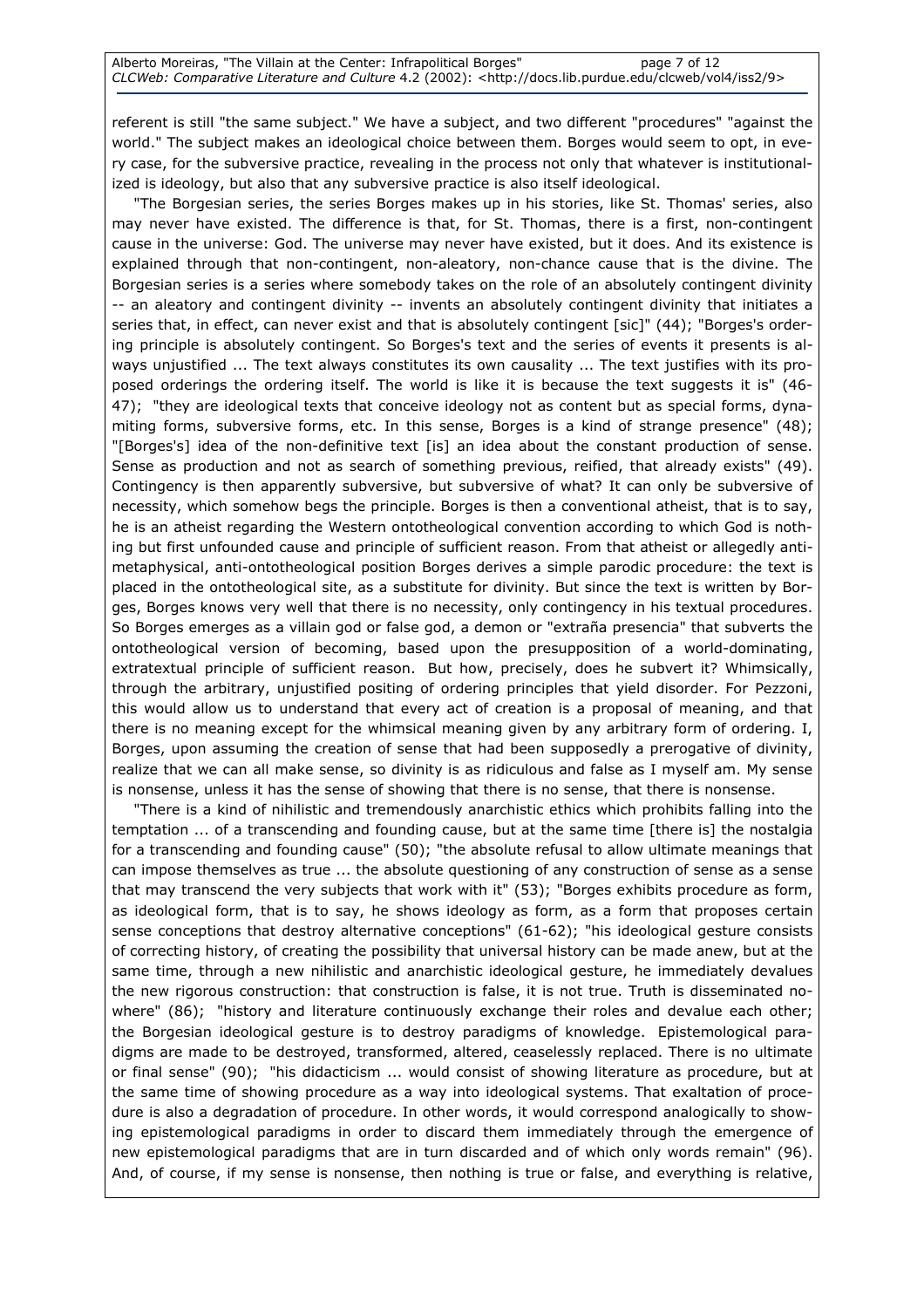and so forth. I then declare myself a nihilist, since only nothingness exists, and an anarchist, because I do not even believe that my own capacity for ordering can give the world a principle of order. My procedure, which is not even a truth procedure any more, only a procedure of untruth, can only from now on take pleasure in the nihilist-anarchist hypostasis: I dismantle, I dynamite, and I make the word degenerate by showing that there is no more than word, that everything is (nothing but) word, and thus that even the word itself is nothing. Except perhaps for that vague "nostalgia" Pezzoni admits, and that he couples with the prohibition of the higher nostalgia for a transcendent, founding cause. Both of them, nostalgia and its prohibition, in their very dehiscence, insinuate a problem that can be shown to be the true "extraña presencia" in Pezzoni's interpretation, the villain at its center.

Beyond its tautologies, there is great probity in Pezzoni's interpretive proposal (I do not know whether it is Argentine probity in the same sense in which Littmann's was German). But it is in any case a treacherous probity: under the pretext of translating Borges's system literally, it betrays it by reducing it to nihilist triviality. Pezzoni would have in effect no reason to be surprised or bewildered by the fact that this Borges, his Borges, can end up serving as justification for the worst in the order of the political: "Borges's work, eternally subversive, ideologically subversive regarding customary orders, with its great problem of the superimposition of the empirical subject and the textual subject ... this tremendously subversive work, unfortunately, has served as support for conservative governments; in any case Borges's work has not shaken the order of military governments" (123). The reasoning is simple: if there is (nothing but) nihilism, then order becomes the only possibility, that is, the absolute possibility of warranting a principle of immanence or stability for the social. Any order is preferable to disorder when disorder has no higher value than being a mere and vacuous alternative to order. The secret of anarchism, when anarchism is effectively nihilistic, is that it is essentially open to the worst forms of authoritarian totalitarianism: given that there is no order, let it all become an order. The great value of Josefina Ludmer's essay consists precisely in its reaction -- a reaction that remains secret or unmanifested in the essay itself, but that constitutes its true possibility -- against the intimate alliance between the system that proposes the total autonomy of the literary and the system that proposes the absolute autonomy of the state form. We can now begin to understand the complicity between the twentiethcentury avant-gardes and state totalitarianism, on which any possible conception of a communitarian nation ultimately depends. And we can now unleash the suspicion that the problem with Borges was not that he was a reactionary. The problem was the unintentional -- but never innocent -reactionary-ism of Borgesian criticism, and not only on its Argentine side: we have created a national Borges, an anarchist-subversive and nihilist national Borges, whose dark shadow was necessarily the absolute apotheosis of the ontotheologism that underlies dictatorship as necessary state contingency and (final) principle of immanence of the social. In other words, Borgesian literature, in the nihilist-anarchist interpretation, created, or contributed to create, the ideological justification for the exceptional decision -- the decision to rule on the exception -- that is the very name of state sovereignty as the final principle of order-in-disorder.

We should remember the already-quoted words by Paul de Man: "if ... we order this chaos, we may well succeed in achieving an order of sorts, but we dissolve the binding spatial substance that holds our chaotic universe together." One needs doves' feet not to fall into the ontotheological abyss, as Nietzsche, himself quite blind in key moments of his work to the complicity between metaphysics and nihilism, used to say. Pezzoni manages to create an "order of sorts" in the complex and subtle universe of Borges's work, but only at the price of dissolving its properly poetic substance, which is never of course merely functionalist and cannot therefore consist of the mere de-familiarizing astonishment regarding what is established, or institutionalized, or sanctified by a tradition radically compromised in any case by its complicities with state power and therefore with the history of political domination. De Man said "God is on the side of chaotic reality and style is powerless to conquer him ... with his appearance the life of poetry comes to an end. The situation is very similar to that of Kierkegaard's aesthetic man, with the difference that Borges refuses to give up his poetic predicament for a leap into faith." If the poetic is fundamental awareness of finitude, because it depends absolutely upon its relation with the non-poetic, with which it estab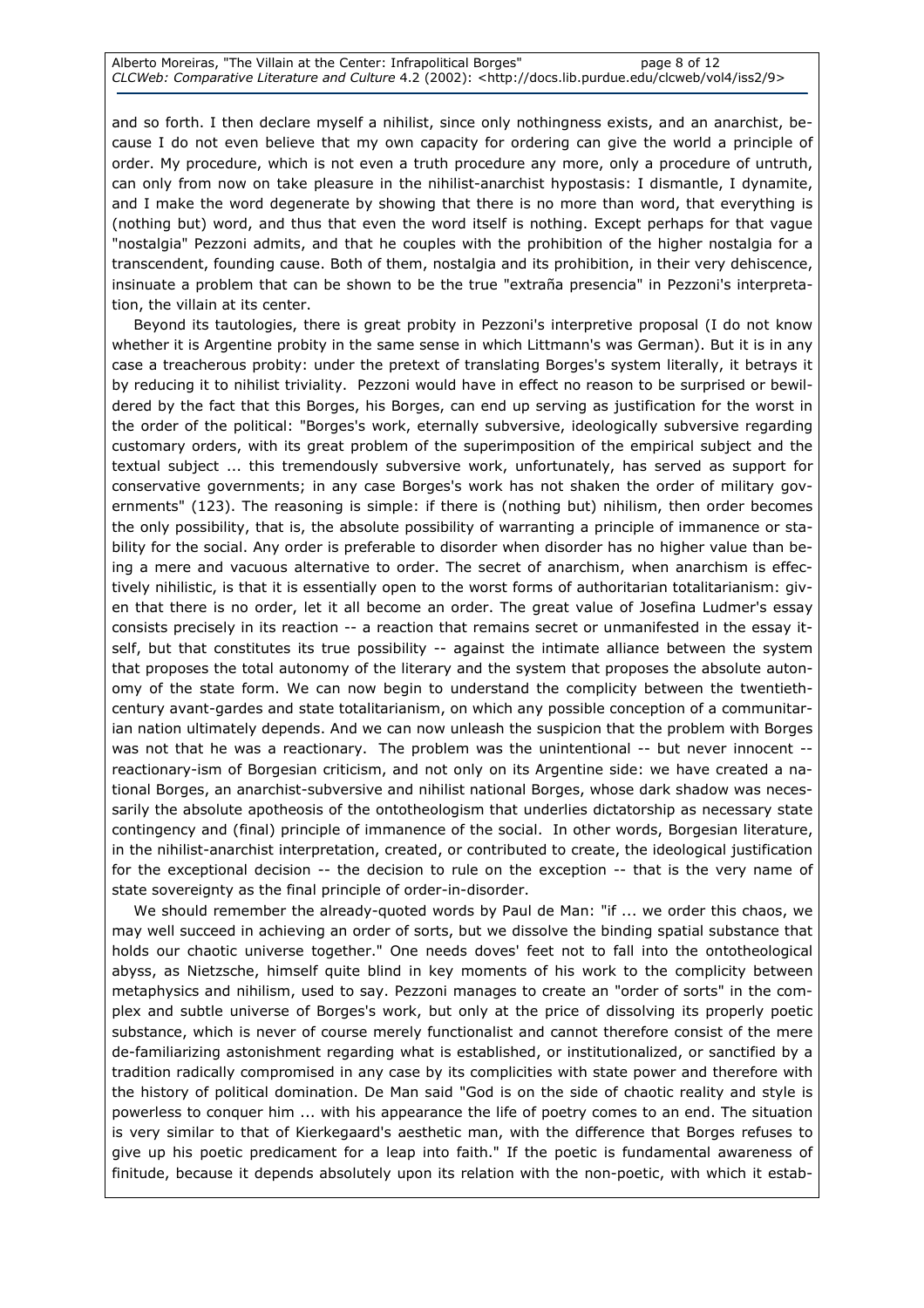lishes a relationless relation to the extent that the non-poetic absolutely resists the relation, then any leap into faith, whether ontotheological or anarchist-nihilist faith, is the end of the poetic and the betrayal, heroic or not, of the poetic as such. This is the treason that "Theme of the Traitor and the Hero" betrays absolutely by refusing all compromise in the infinite denunciation of the story's final words. Those words are: "In Nolan's play, the passages taken from Shakespeare are the least dramatic ones; Ryan suspected that the author interpolated them so that someone, in the future, would be able to stumble upon the truth. Ryan realized that he, too, was part of Nolan's plot ... After long and stubborn deliberation, he decided to silence the discovery. He published a book dedicated to the hero's glory; that too, perhaps, had been foreseen" (146). Conspiracy would seem exhaustively to coincide with the universe. Nolan occupies the site of the ontotheological god, lord and master of the disjunctive syllogism that will have foreseen and predisposed every possible variation in the historical plot ("either this, or this, or this") in such a way that any action by Ryan will end up proving his presence at the beginning of the ordering series as its noncontingent divinity or absolute lord of textual necessity.

By implication, then, also the writing of "Theme of the Traitor and the Hero" was foreseen. And this reading. But there is a crucial difference, repeatedly exposed in Borges's texts (let me just refer to the end of "The Lottery in Babylon," for instance), between what can be derived from understanding the possibility of conspiracy and understanding that understanding the possibility of conspiracy is a fundamental act of poetic freedom that presupposes -- necessarily -- the possibility of non-conspiracy, of the finitude of conspiracy. In other words, if understanding conspiracy and accepting its possibility is already to have fallen into the trap of the ontotheological reading of the world, to understand the possibility of such a trap is already to be open to an alternative history, to a non-ontotheological relation to the world and to the real. Borges's text, in its baroque search for its limit-possibility, gives us over and over again, through its very acceptance of finitude, the open possibility of the mystery of the real, regarding which it is no longer a matter of positing the invention of sense, the proliferation of sense, the contingent construction of all sense, but the opposite: to understand the absolute limit of sense, to understand the radical insufficiency of any sense construction, and thus to receive the world and the real, as if by the first time, as an infinite gift and the total opening of sense. Regarding this alternative, which is, I insist, always literal in Borges, the positing of the textual subject as the dynamiter of sense in the theft of the ontotheological site of divinity is only the hypostasis of the textual subject, the author, and with them the entirety of the literary system, to a poor substitutive place that regards technical mastery as the only possible truth of art in modernity. But then art is the same thing as technology and state power.

Let me name that positing of the textual subject, which is endlessly repeated in the history of Borgesian criticism, "pathetic," using "Theme": when Kilpatrick enters Dublin on his way towards the theater where he will be assassinated (but already Dublin is the stage where the larger representation takes place), Borges says, "the condemned man entered Dublin, argued, worked, prayed, reprehended, spoke words of pathos [palabras patéticas] -- and each of those acts destined to shine forth in glory had been choreographed by Nolan" (145). The textual subject, the critical subject are pathetic when they follow the ontotheological script and partake in conspiracy, that is, partake in the ideology of the infinite construction of sense as artifact or technique of conduct (or conduct of conduct, as it is precisely the Foucaultian notion of governmentality that is at stake here). Incidentally, this is the reason why Borges warns us that the quotations from Shakespeare that will be interspersed in those actions by Kilpatrick are the "least dramatic" passages in the events. Because those quotations, once recognized as such, are precisely what will allow us to understand the conspiracy as conspiracy: their function is essentially non-pathetic, as they make it possible to develop a non-conspiratorial vision of history. In other words, seeing the conspiracy for what it is is already to enter the possibility of an alternative understanding -- as with paranoia. With this, and crucially, Borges comes close to a theoretical proposal, that is, to a conceptual procedure that will allow us to confront the pathetic critical subject with a principle of "a-pathy" that constitutes the very center of the essay by Raúl Antelo I now comment upon.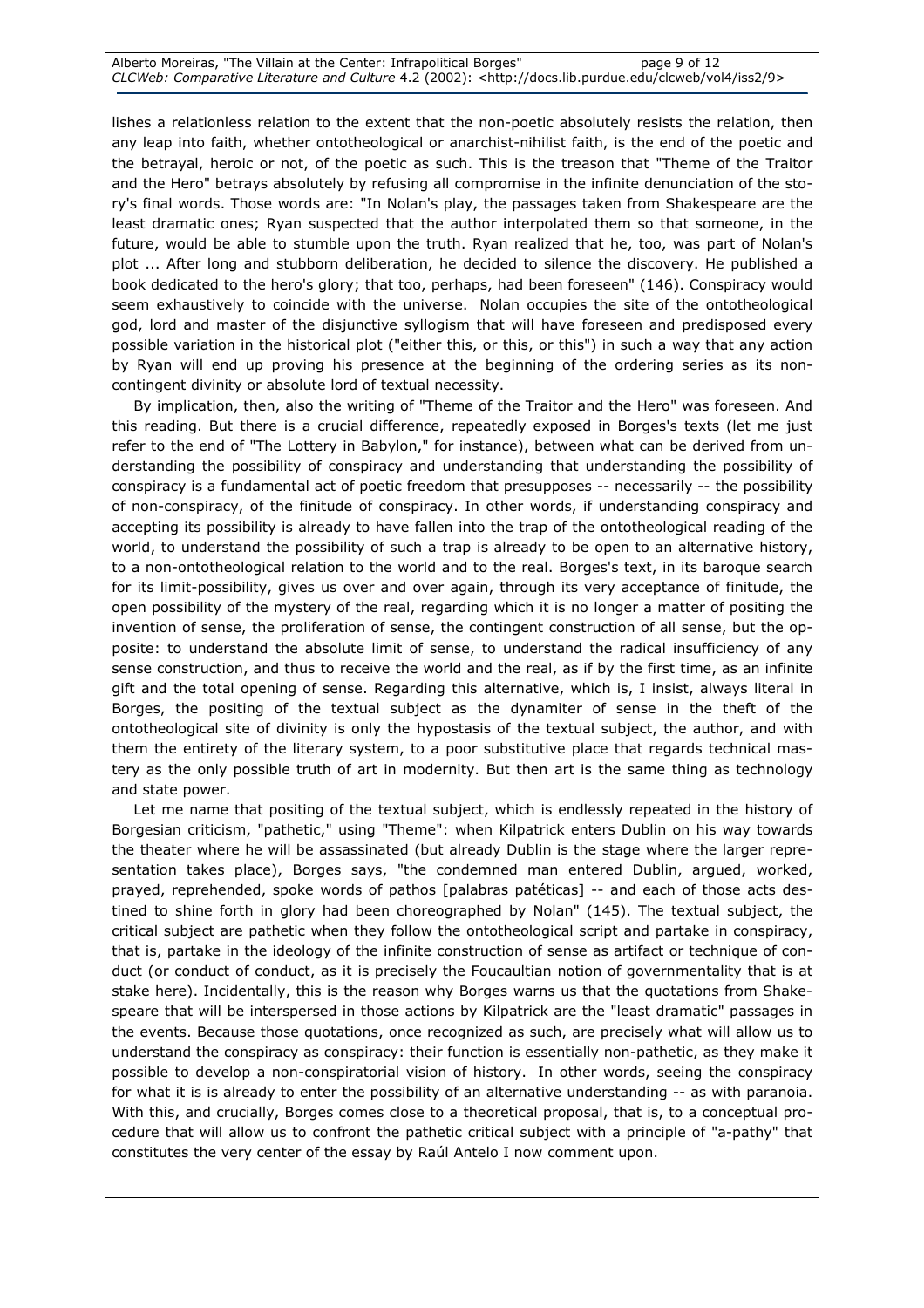The "apathetic" series defines in Antelo the possibility of a difference regarding "the dominant productions of sense that take life as their basis" (113; my translation, also in subsequent quotes). Departing from Giorgio Agamben's analysis in Means Without Ends according to which "the dominant biopolitical fracture in modern society" (113) is the difference between the popular and what remains outside it ("the popular is that which cannot be totally incorporated to the whole of which it is an inalienable part at the same time it cannot really belong to the whole to which, in spite of everything, it attaches itself" [113]), Antelo defines, from Borges, "pathetism" as precisely a discourse obsessed with the representation of the popular as a totality without division ("there is much of the pathetic manner of Spengler, Keyserling and even Frank, in Martínez Estrada's work" [Borges qtd. in Antelo 114]). The formulation of the possibility of an "apathetic version of experience" is of course identical to de Man's precision that the world of Borges's stories does not refer to "an actual experience, but ... [to] an intellectual proposition." We should also recall here the early Walter Benjamin's notion, expressed in "On the Program of the Coming Philosophy," about the need to reform Kantian philosophy in favor of a more generous and less pedestrian conception of experience, where what is at stake is a critique of enlightened empiricism. The fundamental biopolitical fracture of modernity, between the popular and its remainder, between bíos and zoé, can also be represented as the fracture or the division between reality and culture. Both in de Man and Benjamin the revision of the Kantian notion of experience is crucial for a critique of the cultural as the site par excellence of the machination of modernity: in the split of the real between reality and culture experience is always on the side of culture, hypostatized into life, and metonymically into national or communitarian life. Within this division an appropriation of the real takes place whose categories suffer from a historical genealogy that is radically contaminated by the ontotheological modality of thought. "Life" becomes, for modernity, the sum of techno-economic machination and culture, where "culture" gathers the space of supposedly autonomous experience that techno-economic machination throws off as a mere residue. This is also the Heideggerian account in Contributions to Philosophy. If the apathetic series defines in Antelo something other than "the dominant productions of sense that take life as their basis," then the apathetic series is radically a-culturalist and a-constructivist, counter-communitarian, and counter-axiological, whereas the pathetic series, in Martínez Estrada's version, but also in Nolan's version, both motivated by the deluded teleology of "emancipation of the fatherland," like so many critical versions of Borges's work, seeks the establishment of a principle of experience disciplined or tamed into the production of a particular kind of sense: a sense always already contained within the parameters of the split reality/culture, always already relativized and hence destroyed by the unexamined weight of the cultural-communitarian instance. In other words, the pathetic series is the absolute beginning of a sentimentalization of life on the basis of the national-popular regime of rule and all its derivatives, including, by the way, the neoliberal regime of social control whose own brand of communitarianism goes under the name of multiculturalism.

The pathetic series is therefore the site of anarchism and of nihilism, where both of them figure as no more than the inversion of ontotheological sovereignty, thus totally dependent upon the latter: they are nothing but that sovereignty disguised as a villain, disguised as a traitor. Once ontotheological logic is accepted, once the pathetic principle of the real as division between noncontingent divinity and contingent series of events, between reality and culture, is absorbed, the mere negation of the first part of the division is also ipso facto negation of the second. And both negations, which are mutually supplementary and never counterposed, formulate the anarchonihilism whose very terribility is hardly dissociable from the conservative and apparently amiable benevolence that reveals metaphysical violence. Antelo's essay blows up such tediously false polarity in a way that has rarely been accomplished in Borgesian criticism, and thus manages "exiting Borges with Borges," upon dismantling, among other things, the arbitrary and ill-advised split between textual subject and empirical subject, the apparent contradiction between textual subversion and reactionary politics that the Borgesian critical machine has done nothing but infinitely rehearse. In other words, Antelo's essay opens the possibility of a critical rupture by proposing the apathetic as a concept capable of turning Borges' literary practice into a theory of reading: a theo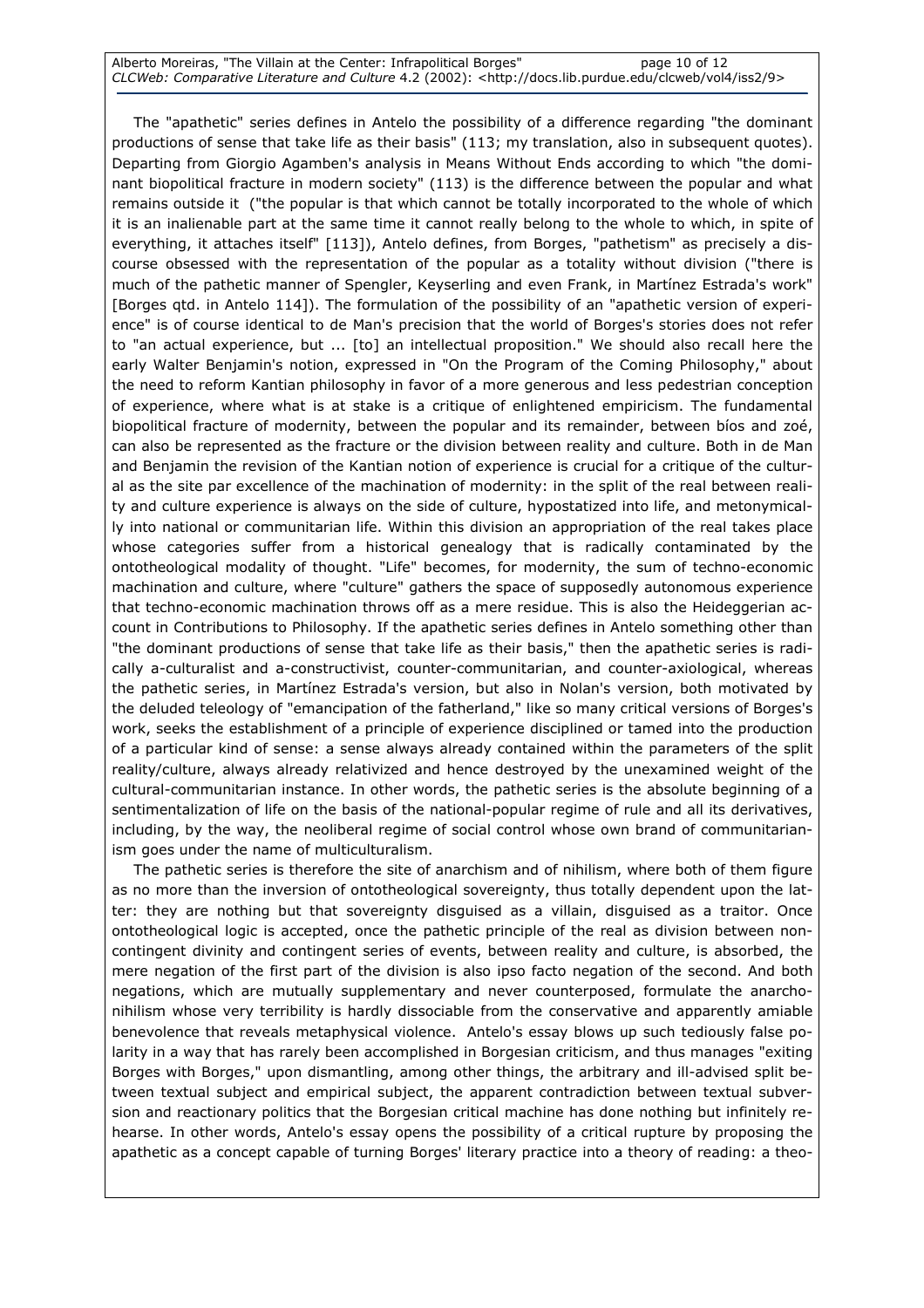ry that will refuse national-popular pathetism, and thus every identitarian, subjectivizing, moving, sentimental, and statal formulation of the poetic apparatus. What is, then, the apathetic?

Liddell-Scott's Greek-English lexicon gives the following definitions of the word pathos: "anything that befalls one, an incident, accident ... what one has suffered, one's experience ... a passion, emotion ... any passive state, a condition, state ... in pl. the incidents or changes to which things are liable." The more limited Spanish Royal Academy Diccionario de la lengua española says under "patético": "what is capable of moving or agitating the mind by giving it vehement affections, particularly pain, sadness, or melancholy" (my translation). And under "apatía" "impassibility of mind ... 2. Laxity, indolence, lack of vigor or energy." Antelo's essay, upon defining the apathetic's "line of flight" as the "fortuitous encounter that posits a new conception of experience that owes nothing to lived-experience [vivencia]" (115), moves in the sense of a modification of Liddell-Scott's first rendering: for Antelo the apathetic defines a modality of reception of the event not subsumable by lived-experience, or vivencia. Vivencia was a word invented by José Ortega y Gassett in order to translate the German Erlebnis in opposition to experiencia for Erfahrung. It is not necessary for us to go into deep philological labor, which would have to cross in any case the Benjaminian account of the difference between the two German words. It is enough to say that Erlebnis is on the side of biopolitical interiority and is therefore consubstantial with the difference reality/culture -- vivencia marks what is pathetic in every literary appropriation. Erfahrung, by contrast, marks the apathetic series as an opening to the trace of the real. The apathetic is a radical opening to the sense of the real against the pathetic production of sense. In Antelo's words, "it marks ... the in-between (a-synthetic and non-dialectizable) of sense, a sense where the value world circulates" (115). The world circulates through the apathetic sense, whereas the pathetic circulates intra-worldly. Apathy, which Antelo calls "acephalic" and "Minotaurid," "retrospectively rebuilds the ontological consistency both of individual bíos and of mass zoé, but it forces us, in exchange, to reassemble a labyrinthine world where the simultaneity of absolutely incompatible presents and the dissemination of not necessarily true pasts coexist side by side, giving a striated character to truth. It is therefore not a matter of evaluating reconstruction as restoration of the lived, but rather as a challenge for the creation of new ethical links through the potentialization of the false. In that series, whose virtue is the result of acting forces, truth, always differed and virtual, resides in the inactuality of all experience, in its unrepresentable void" (117). Apathy is, in other words, the opening to "truth present through its concealment, the truth of a narration that shows no truth but is ruled by it, to such an extent that its visibility duplicates the very fictional opacity that attempts to grasp it" (113).

If anarcho-nihilism is a response to a prohibition of nostalgia, then anarcho-nihilism is a form of self-repressing voluntarism and is therefore anything but anarcho-nihilism: the inconsistency of the difference between a Borgesian textual subject and an empirical subject starts there. If nostalgia, measured by its very prohibition, was in Pezzoni the anarcho-nihilistic ordering principle of Borges's text, and thus its uncanny guest and the axis of destruction of the ontological consistency in Pezzoni's critical proposal, Antelo's proposal for an apathetic critical practice enables the establishment of ontological consistency in the very displacement of ontotheology. Apathetic ontotheology seeks "the truth present through its concealment," that is, it seeks the infamous and villainous duplicity of a truth that is not exhaustible by representation, never subsumable in the production or machination of sense. That truth, the truth or non-truth of the mystery of the real, accounts for reality/culture at the same time that it displaces the horizon of interpretation beyond the biopolitical polarity towards an encounter with the face of divinity or the end of poetry and beyond the "emancipación de la patria," which is in any case always the entry of the fatherland into full domination, of the father, and of the name of the father, in the perpetual exclusion of that which the popular, pathetic name for the national totality of knowledge, can not account for. That is what "Theme of the Traitor and the Hero" gives us: the excess of the popular, a movement towards historical truth that coincides with the movement of the poetic drive towards its furthest limit, towards the truth of the social in its overwhelming immanence, which is the immanence or the infra-immanence of everything that ontotheology, including patriotic ontotheology,